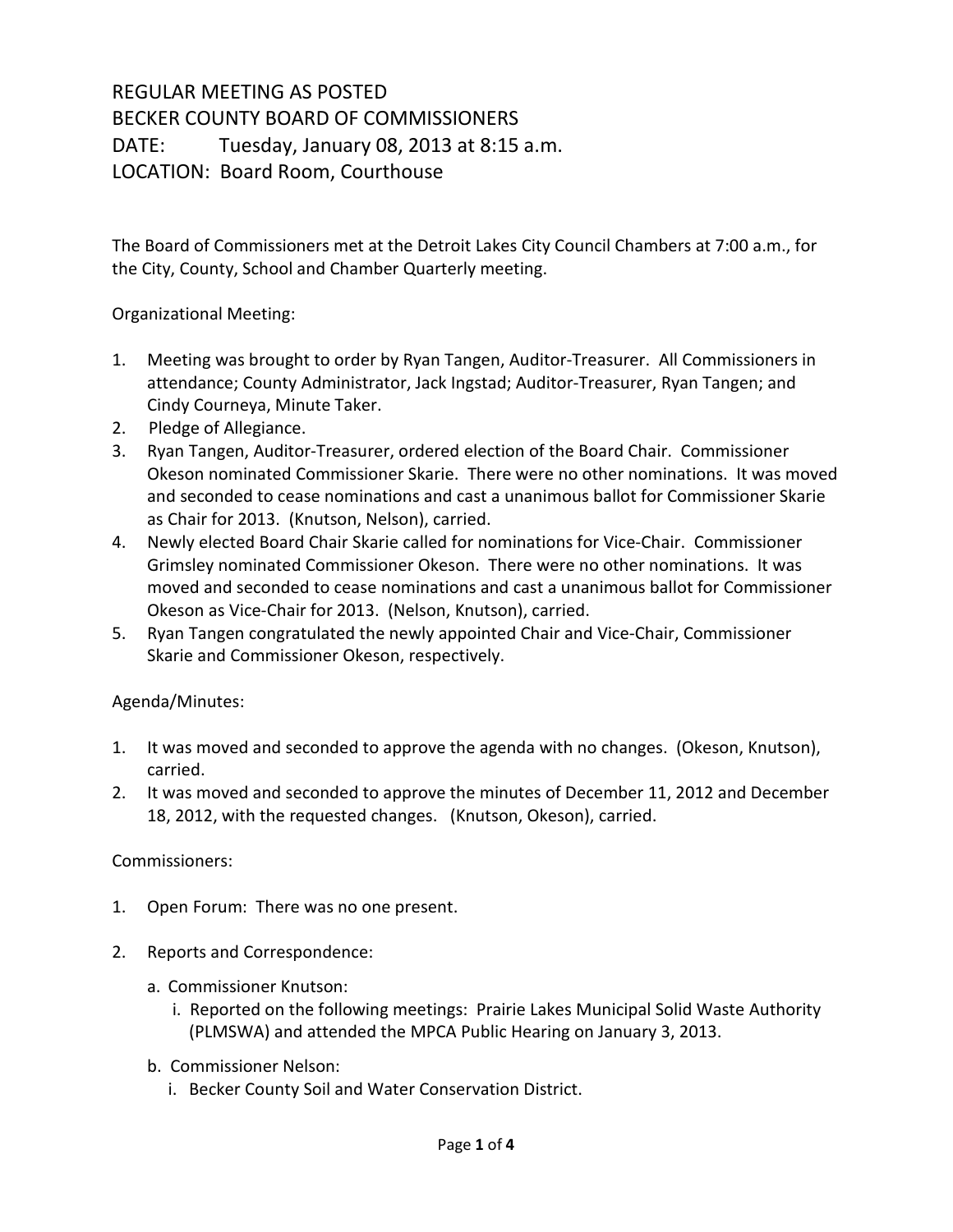- c. Commissioner Skarie:
	- i. Reported on the following meetings: Human Services Committee and Becker County Historical Society.
- d. Commissioner Grimsley:
	- i. No report was given at this time.
- e. Commissioner Okeson:
	- i. Reported on the following meetings: Detroit Lakes/Becker County Airport Committee, Safety Committee, and Heartland Multi-Purpose Recreational Trail.
- 3. Committee Assignments:
	- a. It was moved and seconded to approve the Committee Assignments for 2013 as presented, and with the addition of the Association of Minnesota Counties (AMC) Committees. (Nelson, Knutson), carried.
- 4. Appointments/Meetings:
	- a. It was moved and seconded to re-appoint Commissioner Skarie to the Lakeland Mental Health Board. Nelson, Okeson), carried.
	- b. It was moved and seconded to approve Commissioner Grimsley's attendance at the AMC Conference, "County Government 101", to be held January 23-24, 2013 at MCIT in St. Paul, with per diem and mileage reimbursement. (Nelson, Knutson), carried.
	- c. It was moved and seconded to approve the Commissioner's attendance at the Clay/ Becker Drug Court Steering Committee meeting, to be held on Friday, January 11, 2013, 1:00 p.m. at the Clay County Courthouse, Moorhead, Minnesota, with per diem and mileage reimbursement. (Knutson, Nelson), carried. It was noted that Commissioner Okeson will be in attendance.
	- d. It was moved and seconded to approve any Commissioner and the County Administrator to attend the Clay County Joint Powers  $44<sup>th</sup>$  Annual Intergovernmental Retreat, "A Bright Future", on Friday, January 25, 2013 at M-State in Moorhead, Minnesota, with per diem and mileage reimbursement. (Knutson, Okeson), carried. The registration deadline is January  $21<sup>st</sup>$  and it was noted to contact the Administration Office if planning to attend.
	- e. It was moved and seconded to re-appoint Paul Bursik to the Lake Agassiz Regional Library (LARL) Board for a three-year term (2013-2015). (Knutson, Nelson), carried.
	- f. It was moved and seconded to make the appointments to the Minnesota Counties Intergovernmental Trust (MCIT) Board of Delegates to include Commissioner Nelson as the delegate and Commissioner Knutson as the alternate. (Knutson, Nelson), carried.
	- g. Discussion was held in reference to an open at-large position for the Board of Adjustments.

Auditor-Treasurer: Ryan Tangen presented:

1. Licenses and Permits: There were none.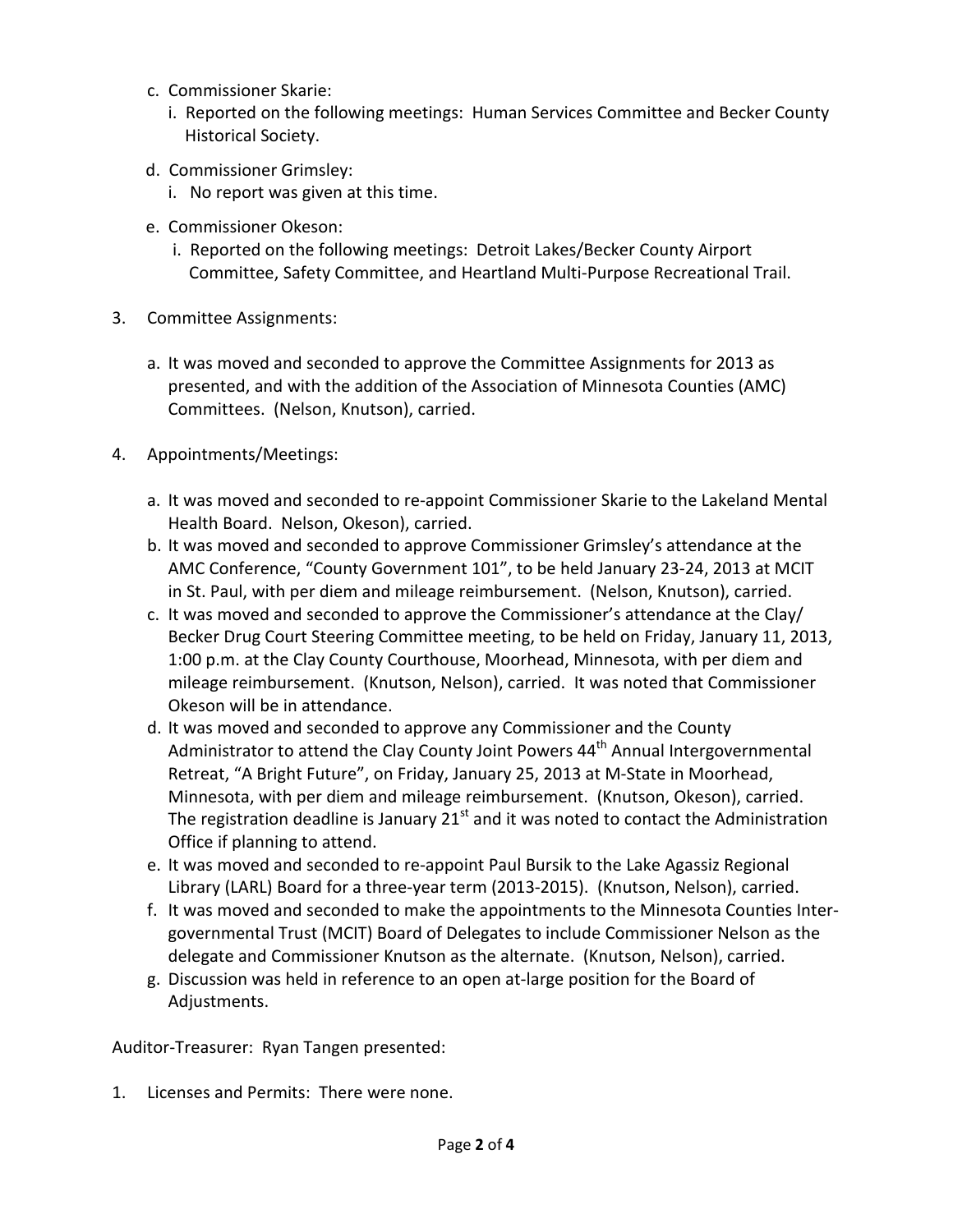2. It was moved and seconded to approve Resolution 01-13-1A, to designate the Detroit Lakes Sunday paper as the official county newspaper for 2013 and the Frazee Forum for second publication of the Financial Statement. (Nelson, Knutson), carried.

Finance Committee: Ryan Tangen presented:

- 1. It was moved and seconded to approve the regular claims, over 90-day claims, and Auditor's Warrants:
	- a. Over 90-Days:
		- i. Sunnyside Care Center in the amount of \$3,237 due to change in employees.
		- ii. Farnams in the amount of \$11.78 due to misplaced invoice.
	- b. Auditor's Warrants (Tuesday Bills and Year-End Bills):
		- i. 12/18/12 in the amount of \$12,321.64
		- ii. 12/24/12 in the amount of \$92,000
		- (Okeson, Nelson), carried.
- 2. It was moved and seconded to approve the regular claims and Auditor's Warrants:
	- a. Auditor's Warrants (Tuesday Bills):
		- i.  $12/31/12$  in the amount of \$693,541.62

(Knutson, Nelson), carried.

Chair Skarie thanked Commissioner Knutson for serving as Board Chair for 2012 and presented him with a plaque in recognition of his service.

Human Services: Nancy Nelson presented:

- 1. It was moved and seconded to remove from the Human Services agenda, under Number 1: Agreements/Contracts: d): The Village Family Services. (Nelson, Knutson), carried.
- 2. It was moved and seconded to approve the Agreements/Contracts, as presented, for Rule 36 Limited Partnerships of Duluth Amendment; Lutheran Social Services; Family Resource Center to include Family Group Decision-Making, Relative Search, and Independent Living Skills; and the Lakes Crisis and Resource Center. (Nelson, Grimsley) carried.
- 3. It was moved and seconded to approve the purchase of three (3) new cars for Human Services, to include two (2) 2012 Chevrolet Malibus at \$16,559.63 each and one (1) 2012 Chevrolet Impala at \$18,150.45, for a total of \$51,269.72. (Nelson, Okeson), carried.
- 4. It was moved and seconded to accept the Home Visiting Program Grant to fund the Maternal, Infant, and Early Childhood Home Visiting (MIECHV) Program through March 2015, in the amount of \$605,213.00. (Nelson, Knutson), carried.
- 5. It was moved and seconded to approve the MFIP Plan Budget update for the 2012-2013 County MFIP Biennial Service Agreement with the Department of Human Services, (January 1, 2012 - December 31, 2013). (Nelson, Okeson), carried. It was noted that the MFIP Plan Budget is required to be updated on a yearly basis as the budget changes.
- 6. It was moved and seconded to approve the Human Services claims for Human Services and Transit. (Nelson, Knutson), carried.